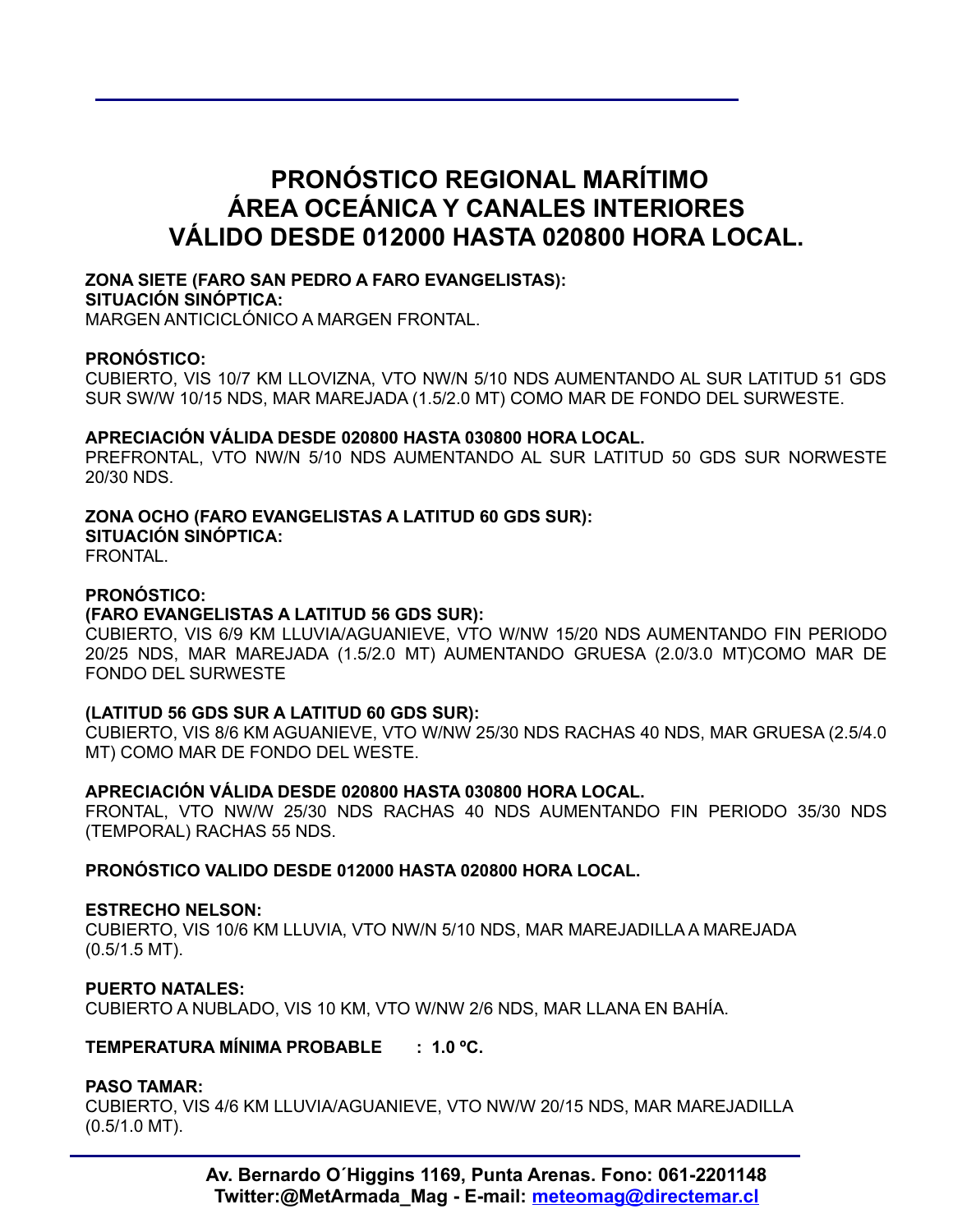## **FARO FELIX A CABO FROWARD:**

CUBIERTO A NUBLADO, VIS 10/7 KM CHUBASCOS AGUANIEVE, VTO NW/W 15/20 NDS RACHAS 30 NDS DISMINUYENDO AL SUR DE PASO TORTUOSO 5/10 NDS, MAR MAREJADILLA A RIZADA (1.0/0.4 MT).

#### **CABO FROWARD A PUNTA DELGADA:**

NUBLADO A PARCIAL, VIS 10 KM, VTO W/SW 10/15 NDS RACHAS 25 NDS, MAR MAREJADILLA (0.5/1.0 MT).

#### **PUNTA ARENAS:**

NUBLADO, VIS 10 KM, VTO SW/W 5/10 NDS, MAR RIZADA A LLANA EN BAHÍA.

#### **TEMPERATURA MÍNIMA PROBABLE : 2.0 ºC.**

#### **PUNTA DELGADA A PUNTA DUNGENESS:**

NUBLADO A PARCIAL, VIS 10 KM, VTO W/SW 10/15 NDS AUMENTANDO FIN PERIODO 15/20 NDS RACHAS 30 NDS, MAR MAREJADILLA A MAREJADA (1.0/1.5 MT).

#### **CANAL BRECKNOCK:**

CUBIERTO, VIS 6/8 KM NIEVE/NEBLINA, VTO W/W 15/20 NDS AUMENTANDO 20/25 NDS, MAR MAREJADA (1.5/2.5 MT).

#### **TIMBALES A PUERTO NAVARINO:**

CUBIERTO, VIS 10/7 KM CHUBASCOS NIEVE, VTO NW/N 5/10 NDS, MAR LLANA A RIZADA (0.1/0.5 MT).

#### **PUERTO NAVARINO A ISLA NUEVA:**

CUBIERTO, VIS 10 KM, VTO NW/N 5/10 NDS, MAR RIZADA A MAREJADILLA (0.3/1.0 MT).

#### **PUERTO WILLIAMS:**

NUBLADO, VIS 4/10 KM NEBLINA, VTO NW/W 2/6 NDS, MAR LLANA EN BAHÍA.

## **TEMPERATURA MÍNIMA PROBABLE : 0.0 ºC.**

#### **BAHÍA NASSAU A CABO DE HORNOS:**

CUBIERTO, VIS 10/8 KM CHUBASCOS, VTO NW/W 10/15 NDS AUMENTANDO AL SUR DEL SECTOR 15/20 NDS, MAR MAREJADILLA (0.5/1.0 MT).

#### **CABO DE HORNOS:**

CUBIERTO, VIS 10/8 KM CHUBASCOS AGUANIEVE, VTO NW/W 15/20 NDS RACHAS 30 NDS, MAR MAREJADILLA A MAREJADA (1.0/2.0 MT).

#### **MET105CP**

**EMITIDO: 01 DE JUNIO DE 2022.**